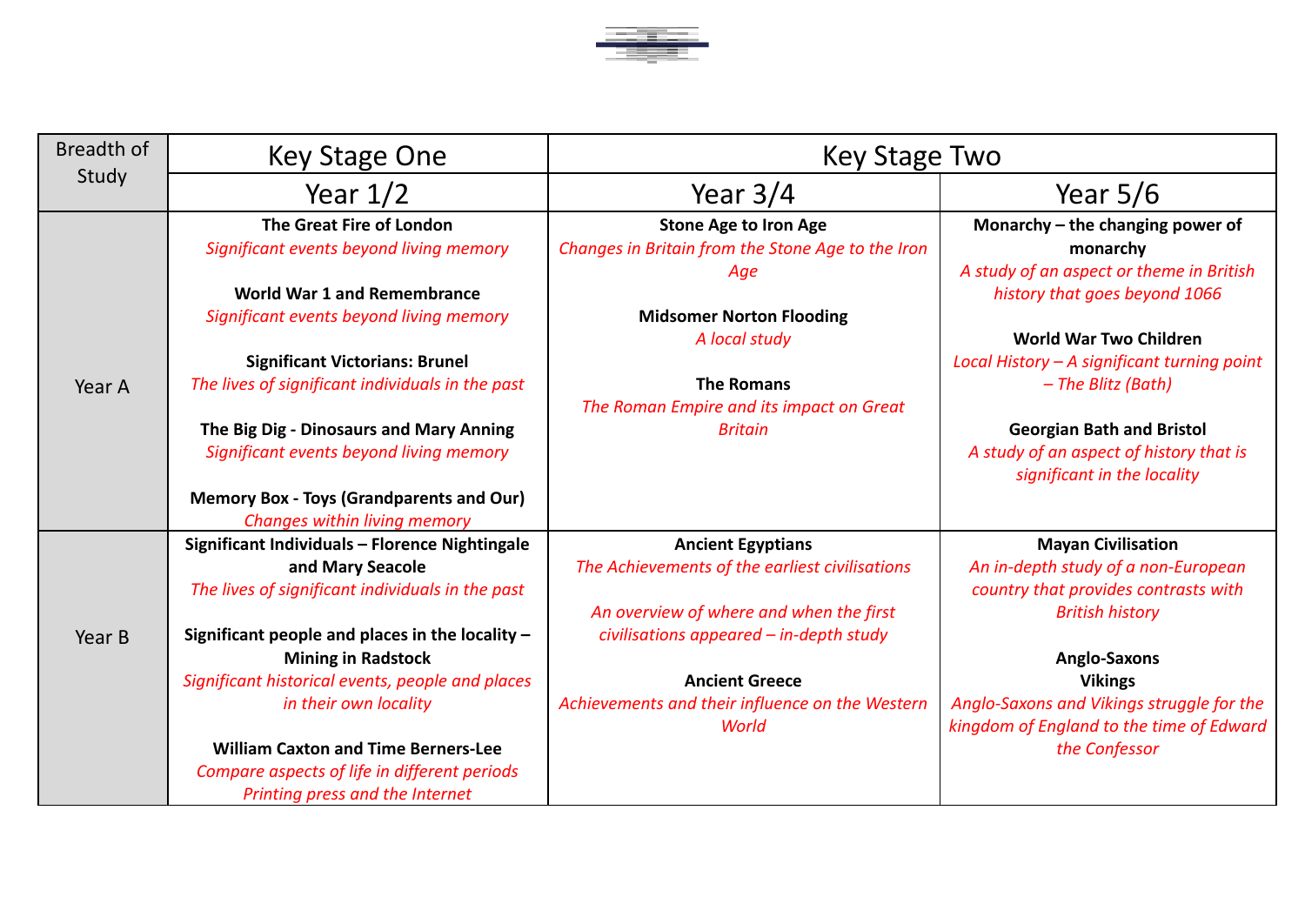

| Progression of Threshold Concepts (BIG IDEAS) in History |                                                                                                                                                                                                                                                                                                                                                                                   |                                                                                                                                                                                                                                                                                                                                                                                                                                                                                                                                   |                                                                                                                                                                                                                                                                                                                                                                                                                                                                                                                          |
|----------------------------------------------------------|-----------------------------------------------------------------------------------------------------------------------------------------------------------------------------------------------------------------------------------------------------------------------------------------------------------------------------------------------------------------------------------|-----------------------------------------------------------------------------------------------------------------------------------------------------------------------------------------------------------------------------------------------------------------------------------------------------------------------------------------------------------------------------------------------------------------------------------------------------------------------------------------------------------------------------------|--------------------------------------------------------------------------------------------------------------------------------------------------------------------------------------------------------------------------------------------------------------------------------------------------------------------------------------------------------------------------------------------------------------------------------------------------------------------------------------------------------------------------|
|                                                          | Year $1/2$                                                                                                                                                                                                                                                                                                                                                                        | Year $3/4$                                                                                                                                                                                                                                                                                                                                                                                                                                                                                                                        | Year $5/6$                                                                                                                                                                                                                                                                                                                                                                                                                                                                                                               |
| <b>Power</b>                                             | WW1 - Great Britain, Germany, Austria-Hungary and<br>Russia all ruled many countries (colonies) across the<br>world. They wanted to keep their empires strong and<br>saw other countries taking over new territories as a<br>threat. Britain declared war on Germany because of its<br>invasion of neutral Belgium. Britain had agreements to<br>protect both Belgium and France. | The <b>Bronze Age</b> saw the rise of powerful kingdoms and<br>empires where larger groups of people joined together<br>to live under one leader. Ancient Egypt was one of<br>those kingdoms. Many civilisations could grow because<br>of travel. Many empires grew, for example the Ancient<br>Sumer, and the Persian Empire.<br>During the <b>Iron Age</b> people had more weapons to fight<br>with and fighting between tribes became more<br>common. Tribes built hill forts as a place of shelter<br>during times of threat. | Anglo-Saxons established several kingdoms<br>(Northumbria, Mercia, Wessex, Kent and East Anglia).<br>Viking invasions began as raids on monasteries, then<br>they began to stay.<br>King Alfred (the Great) defeated the Vikings in<br>Wessex. England then separated England into parts<br>(Danelaw).<br>Both Saxons and Vikings had kings who were absolute<br>rulers. Athelstan was the first King to unite English<br>kingdoms in 927.<br>The feudal system established by Saxons continued<br>into the middle ages. |
|                                                          |                                                                                                                                                                                                                                                                                                                                                                                   | <b>Egyptian</b> Pharaohs were believed to be gods in human<br>form, so had power over everything and everyone.<br>There was strict social order with nobles, priests and tax<br>collectors to help govern. Cleopatra was the last<br>pharaoh of Ancient Egypt. She became a close ally of<br>Julius Caesar, the Roman emperor, and had his baby.<br>The ancient Egyptian empire lasted approximately 3000<br>years before finally falling from power.                                                                             | King John's barons rebelled and forced him to sign the<br>Magna Carta.<br>Henry VIII ended the power of the Catholic church in<br>Britain.<br>Elizabeth 1 never married so that she retained her<br>power.<br>Queen Elizabeth defeated the Spanish Armada.<br>Charles 1 attempted to arrest members of parliament,<br>this caused the English Civil War and then                                                                                                                                                         |
|                                                          |                                                                                                                                                                                                                                                                                                                                                                                   | The small tribes of <b>Ancient Greece</b> formed separate<br>kingdoms or city states. Wars between city states<br>weakened their power. Alexander the Great built an<br>empire including Greece, and Egypt. After his death, the<br>empire faltered and was conquered by Rome.<br>The concept of democracy "rule of the people" was<br>born in Ancient Greece. The general assembly was<br>opened to all male citizens over 18.                                                                                                   | republicanism.<br>By the end of Queen Victoria's reign in 1901,<br>monarchy was constitutional.<br>Sir Robert Walpole- Britain's first prime minister.<br>Only men with land were able to vote. Wealth and<br>influence grew with empire<br>Hilter's wish to expand the German Reich resulted in                                                                                                                                                                                                                         |
|                                                          |                                                                                                                                                                                                                                                                                                                                                                                   | Rome was a republic, ruled by the Senate, a group of<br>senators. Angered by the support that the Britons had                                                                                                                                                                                                                                                                                                                                                                                                                     | the annexation of Czechoslovakia and Poland and<br>invasion of Europe and Russia. The British empire                                                                                                                                                                                                                                                                                                                                                                                                                     |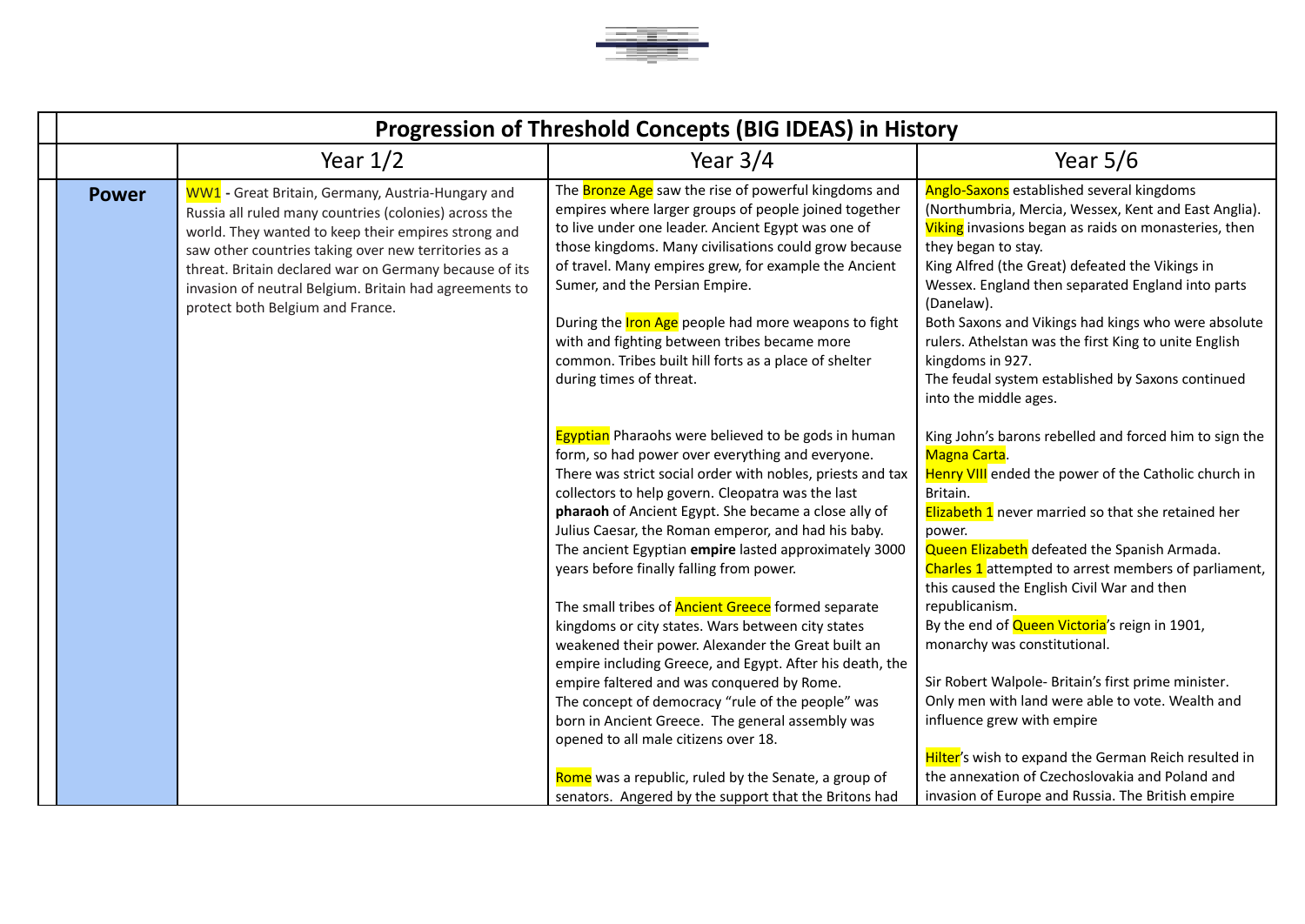

|                                   |                                                                                                                                                                                                                                                                                                                                                                                                                                                                                                                                                                                                                                                                                                                                               | given the Gauls against the mighty Roman army, Roman<br>general, Julius Caesar decided to invade Britain - he was<br>also interested in silver, gold and tin mines.<br>After invasion of Britain, it took time for Romans to<br>establish control due to the British tribes' resistance.<br>Tribes of Wales proved difficult to defeat by Romans.<br>Boudicca led the Iceni tribe to rebellion in AD60. The<br>superior battle discipline of the Roman army won out.<br>Rebellions continued in the north, prompting the<br>building of Hadrian's wall. British nobles were<br>eventually trained to rule their tribes in the Roman way.<br>The building of roads helped to quash rebellions quickly.<br>Country run by Governor, whose role was primarily<br>military, but also maintaining diplomatic relations with<br>local client kings, building roads, ensuring the public<br>courier system functioned, supervising the civitates &<br>acting as a judge in important cases. | resisted and was supported by the US. After WW1,<br>the British empire disbanded.                                                                                                                                                                                                                                                                                                                                                                                                                                                                                                                                                                                                                                                                                                                                 |
|-----------------------------------|-----------------------------------------------------------------------------------------------------------------------------------------------------------------------------------------------------------------------------------------------------------------------------------------------------------------------------------------------------------------------------------------------------------------------------------------------------------------------------------------------------------------------------------------------------------------------------------------------------------------------------------------------------------------------------------------------------------------------------------------------|--------------------------------------------------------------------------------------------------------------------------------------------------------------------------------------------------------------------------------------------------------------------------------------------------------------------------------------------------------------------------------------------------------------------------------------------------------------------------------------------------------------------------------------------------------------------------------------------------------------------------------------------------------------------------------------------------------------------------------------------------------------------------------------------------------------------------------------------------------------------------------------------------------------------------------------------------------------------------------------|-------------------------------------------------------------------------------------------------------------------------------------------------------------------------------------------------------------------------------------------------------------------------------------------------------------------------------------------------------------------------------------------------------------------------------------------------------------------------------------------------------------------------------------------------------------------------------------------------------------------------------------------------------------------------------------------------------------------------------------------------------------------------------------------------------------------|
| <b>Cause and</b><br><b>Change</b> | During the Great Fire of London, fire spread easily<br>because of flammable, cramped housing, aided by wind<br>and water was hard to get to. It had also been a hot<br>summer, so buildings were very dry. Fire-fighting<br>methods of the day were ineffective - no organised fire<br>brigade<br>As a result of the Great Fire of London, changes were<br>made to planning of London's streets.<br>The fire destroyed any of the rat-infested slums so aided<br>the end of the Great Plague.<br>As a consequence of the WW1, all young men had to<br>join the army. Millions were killed worldwide.<br>Women were finally granted the right to vote after the<br>first world war. Every community was affected by war<br>for the first time. | During the <b>Stone Age</b> , changes in the climate meant<br>that humans began to move around and to farm the<br>land. Towards the end of the Stone Age (Neolithic<br>period), people began to plant wild grains and seeds for<br>food, they grew crops and kept animals. They were the<br>world's first farmers. This meant that people could live<br>permanently in one place. This began the development<br>of the first settlements.<br>During the <b>Bronze Age</b> , metal workers in Egypt and<br>Mesopotamia formed a metal called bronze. This led to<br>people trading the weapons, armour, and jewellery<br>they had made. People began to travel greater<br>distances to trade with other settlements.<br>Because of their ability to irrigate the land around the<br>River Nile, <b>Ancient Egyptians</b> had large settlements and<br>cities in the Nile Valley. They grew rich and powerful                                                                          | The Mayan civilisations were suddenly abandoned in<br>around 900. No-one is certain of the cause. It is<br>possible that changes in climate or overpopulation<br>made cities uninhabitable.<br>The settlement in Britain of <b>Anglo-Saxon</b> tribes from<br>Northern Germany and Denmark led to the tribes<br>fighting for control of the land. These tribes had their<br>own kings, leading to the establishment of kingdoms,<br>which eventually unified in 927 CE under one king,<br>Athelstan.<br>The long battle with the <b>Vikings</b> from Scandinavia led<br>to much of the East and North of England falling under<br>Viking rule (known as the Danelaw). After King Alfred's<br>overthrowing of the Vikings in Wessex, Saxons and<br>Vikings coexisted.<br>Kings of England had huge power which was |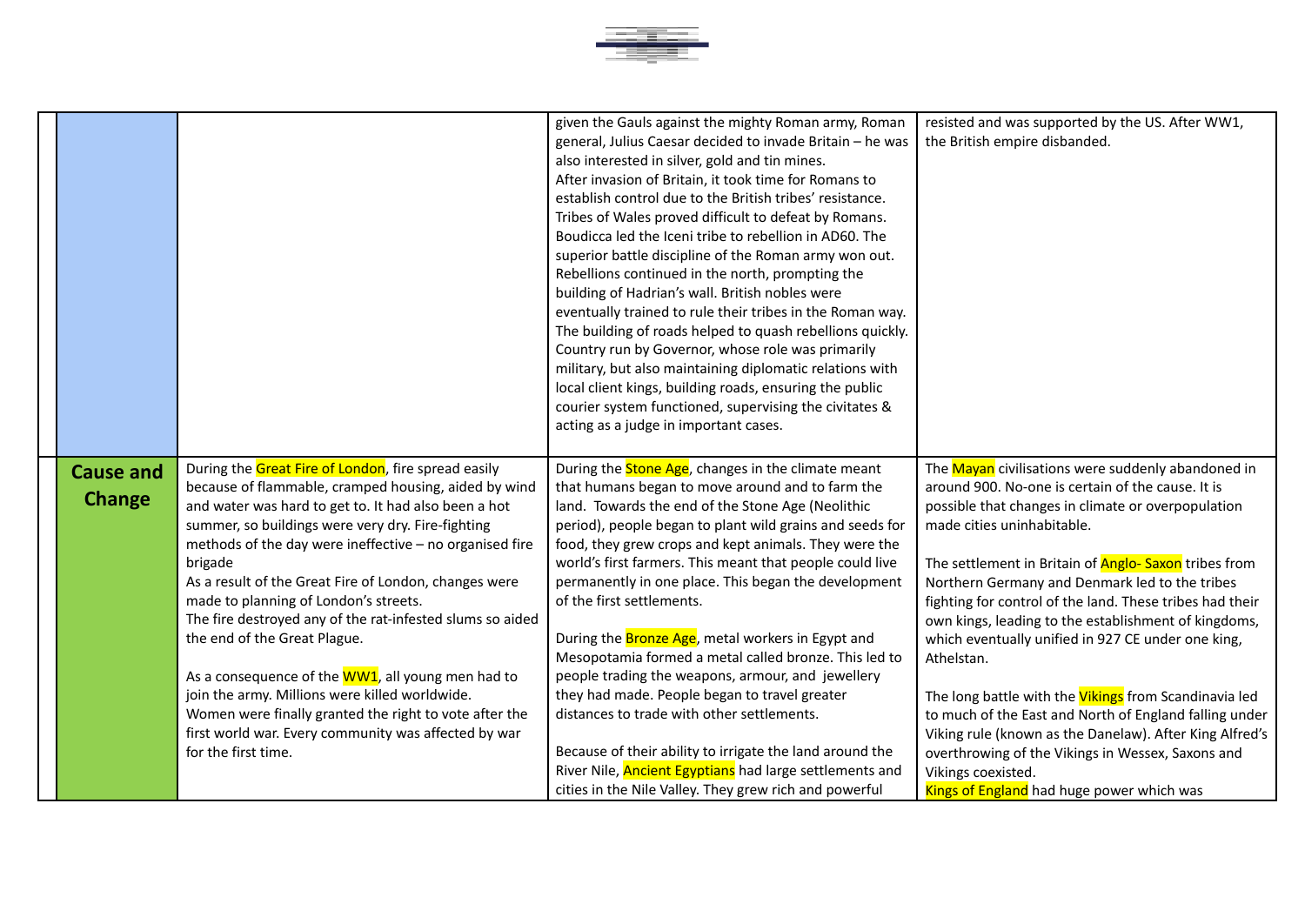

The **Industrial Revolution in the Victorian era** meant that machines were used to make and transport things more easily and there was a lot more machinery which was powered by steam. Victorian engineers like Brunel developed bigger, faster and more powerful machines. These steam machines were powered by coal. In Somerset, many mines were opened to provide the coal.

Because of Mary Anning, we know what dinosaurs were like and that they existed a long time before us. In Victorian times, very few people thought dinosaurs had existed.

Because of new technology, toys children have played over time have changed. Computers and consoles were invented in the 20<sup>th</sup> century, when our parents were children. In the  $21<sup>st</sup>$  century, computer games have become more popular. Many children now own mobile phones to play games on. In the past, when our grandparents were children, children played with toys made of wood and metal.

The **printing press** was a machine that used ink to print words and images on paper. Because of the printing press, more and more people were able to share knowledge and ideas. They could communicate more easily. More people could get information in books and leaflets. Before that, books had to be written by hand.

The world wide web is a collection of pages on the internet that people around the world can share. The world wide web has changed the way people share information. It helps people find information quickly and easily.

through trade. The discovery of bronze and later iron changed the human world. It could be used to make weapons, armour, cooking utensils and ornaments.

During the Iron Age, weapons like swords and spears made fighting between tribes more common. Because of new technology, both farming and fighting became easier.

Romans invaded Britain in order to expand their empire, for natural resources and to control Celtic rebellions. Boudicca's revolt was caused by Roman demands for her land and ill treatment.

challenged by the signing of the Magna Carta in 1215. As a result of King Henry VIII's decision to leave the Catholic church, the Church of England was established, and England became a protestant country. Changes to the role of Kings and Queens over time mean that they are now constitutional, obeying the laws decided by parliament and not absolute rulers.

**Hitler's invasion of Poland prompted declaration of** war. Resistance to surrender at Dunkirk and the Battle of Britain and Blitz prevented invasion. Food shortages caused rationing. Evacuation caused separation of families. Bath bombed in retaliation in the "Baedeker raids" caused 417 deaths and damage to historic buildings.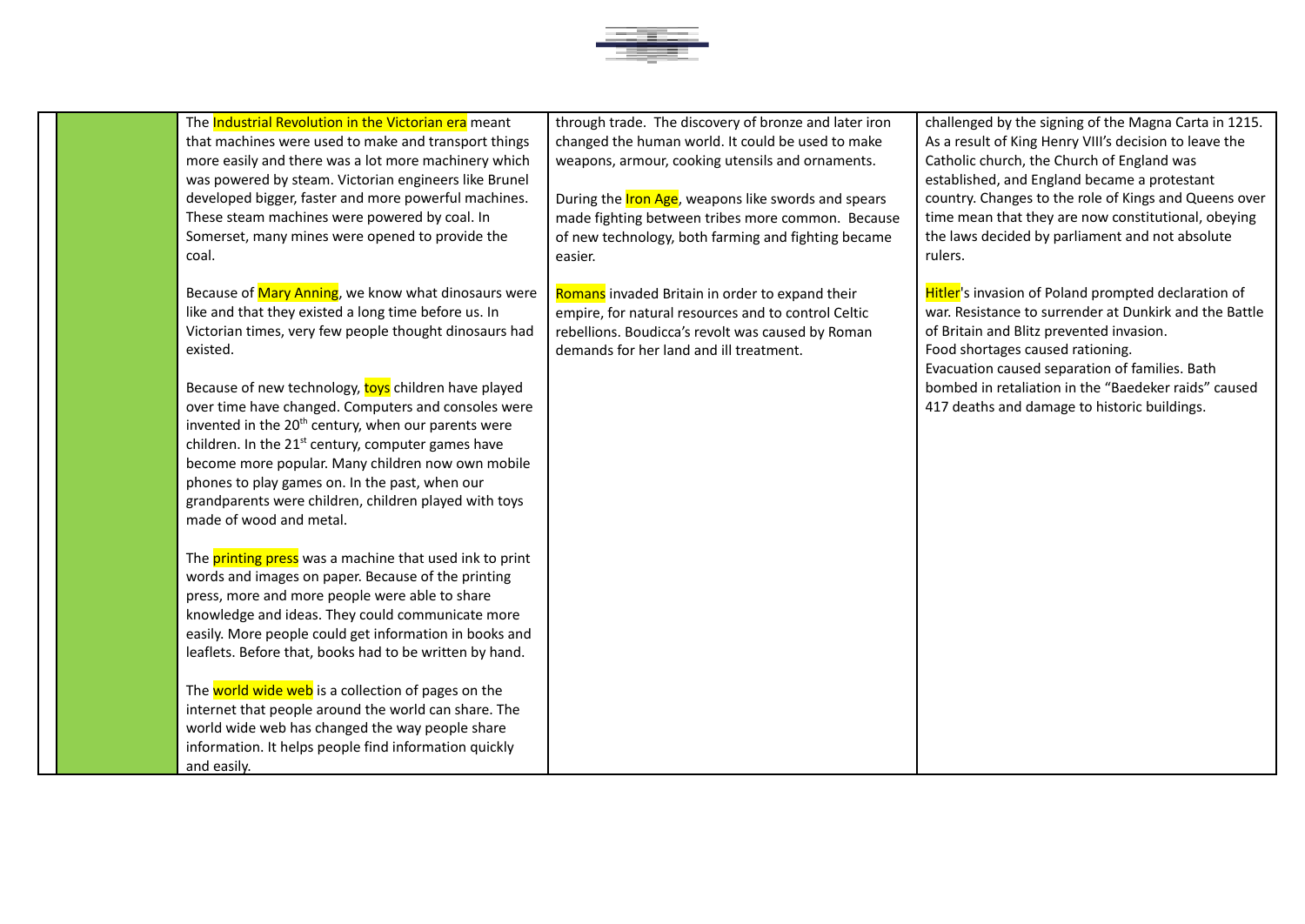

| Mary Anning made the most significant geological finds<br>Most of the major technological achievements were<br>The origins of the English language and place names<br><b>Legacy</b><br>of all time. Her discoveries can now be seen in the<br>made during the prehistoric period, such as control of<br>were developed by the invasions of both the Saxons |  |
|------------------------------------------------------------------------------------------------------------------------------------------------------------------------------------------------------------------------------------------------------------------------------------------------------------------------------------------------------------|--|
|                                                                                                                                                                                                                                                                                                                                                            |  |
|                                                                                                                                                                                                                                                                                                                                                            |  |
| Natural History Museum in London. She helped us<br>fire, metalworking and farming, without which our<br>and the Vikings. English has its roots in Old English                                                                                                                                                                                              |  |
| understand what dinosaurs were like and what the<br>modern life would not be possible.<br>which was spoken during the time of the Saxons.                                                                                                                                                                                                                  |  |
| world was like before humans. That was her legacy.<br>Many words that we use today are based on Saxon                                                                                                                                                                                                                                                      |  |
| The <b>Stone Age</b> saw people change from hunting and<br>original words, including the days of the week.                                                                                                                                                                                                                                                 |  |
| Florence Nightingale revolutionised nursing,<br>gathering to farming and settling.<br>Christianity, churches and monasteries were widely                                                                                                                                                                                                                   |  |
| establishing the first professional training school for<br>established by the Saxons.                                                                                                                                                                                                                                                                      |  |
| The modern counties are often based on $-$ sometimes<br>nurses. It still exists today at Kings' College University in<br>The <b>Bronze Age</b> saw countries trading with each other                                                                                                                                                                       |  |
| London.<br>even identical to - old Saxon shires. Also, many county<br>and the development of large settlements, as well as                                                                                                                                                                                                                                 |  |
| courts are still based in the same place as a court from<br>large empires with a single leader. People began to have                                                                                                                                                                                                                                       |  |
| Despite discrimination, Mary Seacole delivered<br>Saxon times.<br>special jobs in society.                                                                                                                                                                                                                                                                 |  |
| The Vikings also were responsible for the world's now<br>significant medical support to the army.                                                                                                                                                                                                                                                          |  |
| The Cavell Nurses' Trust was set up in $1917 - a$ charity<br>oldest parliament - the Tynwald - in the Isle of Man<br>In the <b>Iron Age</b> , large hillforts were built, and tribes                                                                                                                                                                       |  |
| that helps nurses and midwives who have been injured<br>began to fight with each other.                                                                                                                                                                                                                                                                    |  |
| or sick - in memory of Edith Cavell - cared for soldiers -<br>The Magna Carta was a step towards establishing                                                                                                                                                                                                                                              |  |
| from all sides during WW1.<br>democracy.<br><b>Ancient Egyptian</b> buildings inspire writers and artists.                                                                                                                                                                                                                                                 |  |
| Reformation established England's own church.<br>The invention of paper and the first written language                                                                                                                                                                                                                                                     |  |
| Evidence of what Brunel achieved is still in use today.<br>The Civil War led to greater power to parliament and<br>are lasting legacies of the Ancient Egyptians. Their                                                                                                                                                                                    |  |
| His achievements changed transport and the landscape<br>eventual move to a constitutional monarchy.<br>understanding of how the human body works helped                                                                                                                                                                                                    |  |
| forever.<br>other civilisations, like the Ancient Greeks. Hieroglyphs                                                                                                                                                                                                                                                                                      |  |
| Modern mass-production from the industrial<br>were obviously a precursor to more modern forms of                                                                                                                                                                                                                                                           |  |
| After the Great fire, streets were safer as made of stone<br>revolution. Georgian neoclassical architecture, novels,<br>writing relating to spoken sounds. Irrigation, religion                                                                                                                                                                            |  |
| and brick. St Paul's Cathedral was rebuilt and improved<br>tourist industry in Bath.<br>with belief in the afterlife, religion and writing are                                                                                                                                                                                                             |  |
| - designed by Sir Christopher Wren.<br>legacies of Ancient Egypt. Ancient Egyptians developed                                                                                                                                                                                                                                                              |  |
| WW2 legacy, social equality, dissolution of empire.<br>a 365-day calendar, and a system of government.                                                                                                                                                                                                                                                     |  |
| Rebuilding of cities.<br>Britain built cenotaph and war memorials after WW1 to<br>Their medical skills in mummifying bodies spread to                                                                                                                                                                                                                      |  |
| remember the war dead, still visited today.<br>Greek and Roman doctors. Egyptians also invented                                                                                                                                                                                                                                                            |  |
| Remembrance Day is a legacy of WW1. People lay<br>Sir Walter Raleigh introduced England to the potato<br>mosaic glass, the sailing boat, paper (papyrus) and                                                                                                                                                                                               |  |
| poppy wreaths and wear poppies. There is a<br>and tobacco.<br>beer!I n farming, some of the earliest ploughs were                                                                                                                                                                                                                                          |  |
| two-minute silence held at 11am on the 11 <sup>th</sup> November<br>used in Ancient Egypt, and the first ploughs drawn by                                                                                                                                                                                                                                  |  |
| which is the time that the armistice, or end of the war,<br>Mayan Legacies:<br>oxen too. Egyptians also invented the first key-operated                                                                                                                                                                                                                    |  |
| Astronomy - Very accurate charts of the moon<br>was announced.<br>locks.                                                                                                                                                                                                                                                                                   |  |
| Sculpture - Mainly of the human form, highly                                                                                                                                                                                                                                                                                                               |  |
| New inventions from the Victorian era, like the steam<br>advanced when compared to similar empires.<br>The Romans built new towns and their legacy is in place                                                                                                                                                                                             |  |
| train, postage stamp, telephone, electric lights changed<br>names in Britain like names ending in 'chester' and '                                                                                                                                                                                                                                          |  |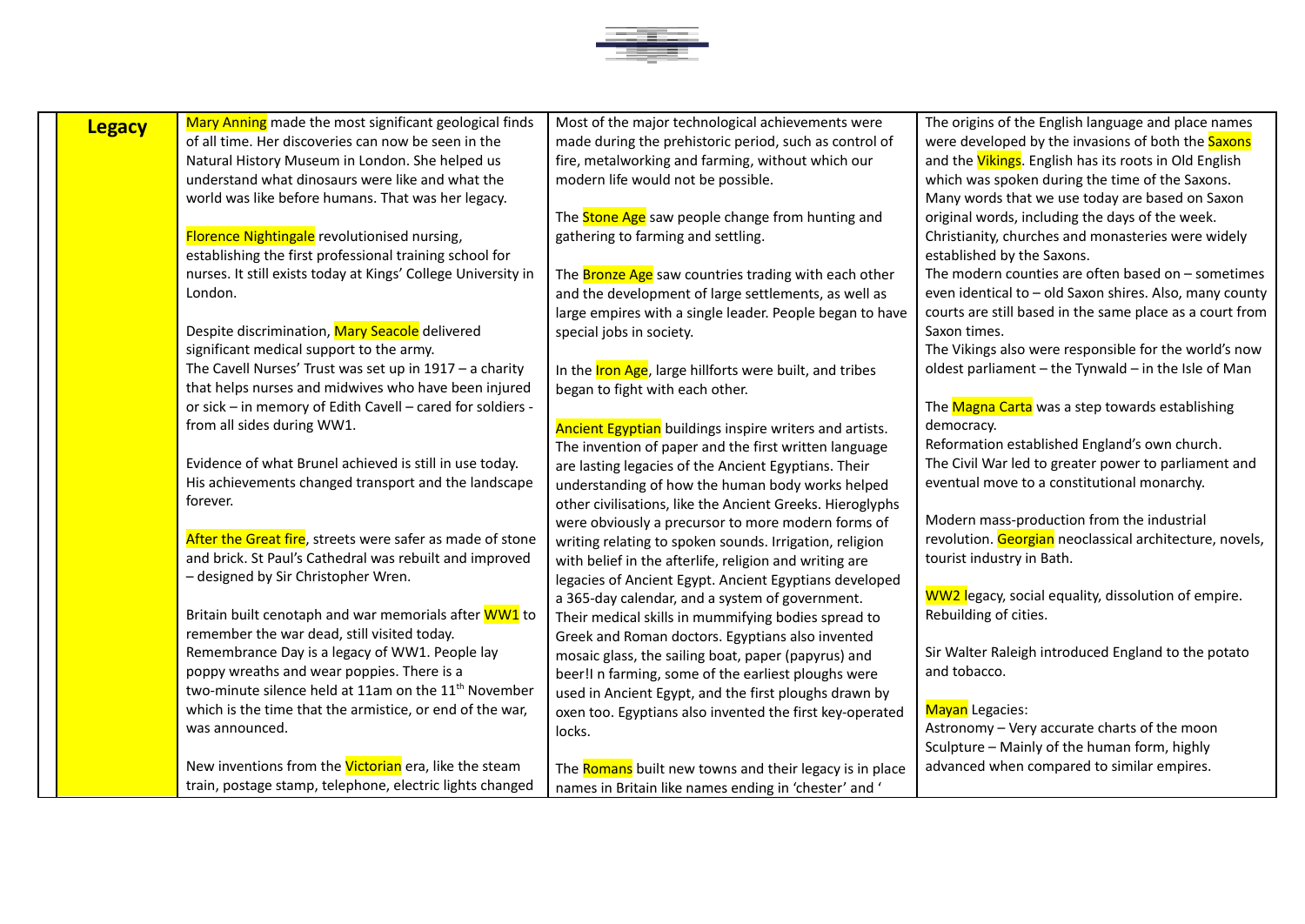

|               | the way people lived forever. Children were eventually   | caster'. The Romans built straight roads which we still         | Architecture - Stepped temples providing a route into |
|---------------|----------------------------------------------------------|-----------------------------------------------------------------|-------------------------------------------------------|
|               | all allowed to learn at school and many of our school    | use today and brought new foods to Britain like apples,         | understanding their religion                          |
|               | buildings are a legacy of the Victorians. The railway at | pears, olives and peas. The Romans built public baths           | Medicine - many natural cures used by the Mayans      |
|               | Midsomer Norton is a legacy of the Victorians. Queen     | and Hadrian's Wall which people still visit today. The          | still in use today                                    |
|               | Elizabeth made the monarchy popular as she supported     | Romans established Christianity as an important faith in        | Number system - developed independent of Arabic       |
|               | many charities and went to many events. Brunel           | Britain. Concrete was invented by Romans to make                | system, more advanced and logical.                    |
|               | changed travel and transport so that people could travel | buildings more quickly. The Romans were the first to            |                                                       |
|               | further, faster and more comfortably.                    | bind pages together to make books. The calendar that            |                                                       |
|               |                                                          | we use today is closely based on the Roman one, with a          |                                                       |
|               | William Caxton's legacy was bringing printed books to    | name for each month. Central heating was invented by            |                                                       |
|               | Britain, so that more and more people could read and     | Romans to keep houses warm in the winter.                       |                                                       |
|               | find out about new ideas.                                |                                                                 |                                                       |
|               |                                                          | Greek influences on the Western world:                          |                                                       |
|               | Tim Berners-Lee's invention changed the world in lots of | Democracy - any country whose government is a                   |                                                       |
|               | ways. It improved communication. It changed the way      | democracy stems from a form of ruling that was first            |                                                       |
|               | people learn, spend their free time and spend their      | used in Athens in 508 BC                                        |                                                       |
|               | money.                                                   | Theatre - originating from the Greek word - theatron,           |                                                       |
|               |                                                          | theatre started as songs and dances at a religious              |                                                       |
|               |                                                          | festival for the god Dionysus and over time developed           |                                                       |
|               |                                                          | into plays, we see today.                                       |                                                       |
|               |                                                          | Greek words - many English words have Greek origins             |                                                       |
|               |                                                          | e.g. the word history comes from the Greek word                 |                                                       |
|               |                                                          | -historia meaning enquiry.                                      |                                                       |
|               |                                                          | Amazing minds - Pythagorus - theory on calculating the          |                                                       |
|               |                                                          | sides of a right-angled triangle. Eratosthenes -                |                                                       |
|               |                                                          | astronomer who calculated the circumference of Earth,           |                                                       |
|               |                                                          | Anaxagoras - astronomer who said that the Moon                  |                                                       |
|               |                                                          | reflected light from the Sun, Archimedes - known for            |                                                       |
|               |                                                          | Archemedes' Principle, Hippocrates - doctor who                 |                                                       |
|               |                                                          | established the Hippocratic Oath                                |                                                       |
|               |                                                          | Olympics - first ever Olympic Games were held in 776            |                                                       |
|               |                                                          | BC in Olympia.                                                  |                                                       |
| <b>Belief</b> |                                                          | Stonehenge in Wiltshire was built at the start of the           | Christianity spread widely during Saxon rule;         |
|               |                                                          | <b>Bronze Age</b> and was probably a burial site. People in the | monasteries were established by missionaries from     |
|               |                                                          | Bronze Age believed in an afterlife where possessions           | Rome.                                                 |
|               |                                                          | would be needed.                                                |                                                       |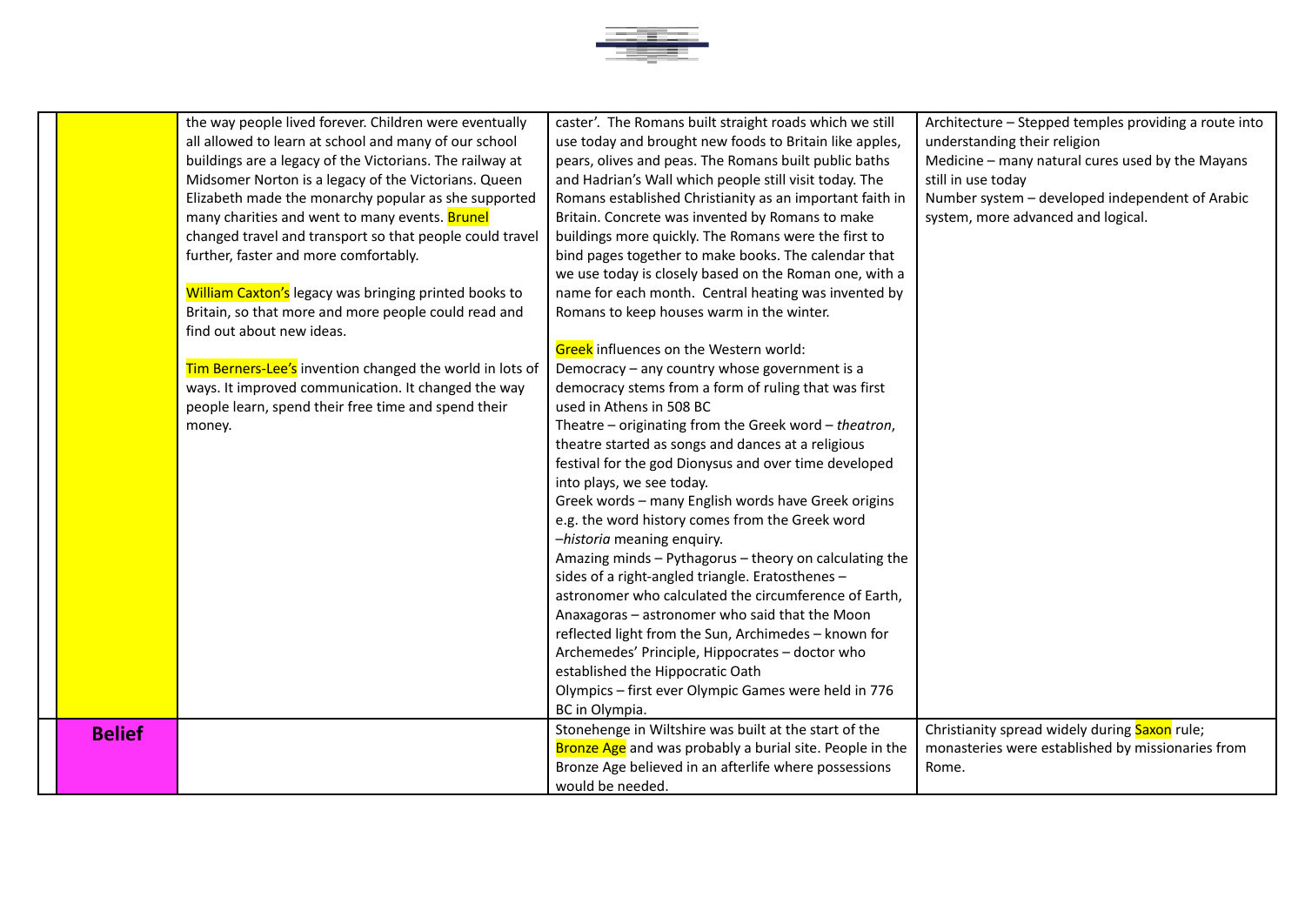

|                |                                                                                                            | The <b>Ancient Egyptians</b> mummified the dead and buried<br>them with their things, sometimes in huge burial<br>chambers inside pyramids, which were built to<br>remember the pharaohs. They also worshipped many<br>gods and goddesses. Ra, the god of the sun, was the<br>most important. Another important god was Anubis,<br>the god of the dead.<br>The <b>Ancient Greeks</b> and <b>Romans</b> believed in different<br>gods. They thought they had human strengths and<br>weaknesses, and each were responsible for different<br>things. Romans worshiped gods at temples.<br>Britain's continued to worship Celtic deities. Christianity<br>introduced to Britain in c. 200.<br>Christians met in secret and used secret signs such as<br>the Chi-Ro. Christianity was eventually legalised and<br>became the official religion of the Roman empire. | When they first arrived, most Vikings followed pagan<br>religions, but soon converted to Christianity as they<br>became settled in England.<br>At the time of the Tudors and Charles 1, monarchs and<br>their subjects believed in the Divine Right of kings.<br>Elizabeth 1 found compromises between Catholic and<br>protestant beliefs.<br>Some currently believe that in a democratic society<br>the head of state should be elected.<br>Mayan religion was bloodthirsty, demanding human<br>sacrifices and bloodletting rituals. They believed in<br>many nature gods. Itzamna, who created the Earth,<br>and ruled day, night and heaven, was the most<br>important.<br>Poverty was the fault of the poor.<br>Some considered Africans as heathens.<br>Hilter's belief in the superiority of the Aryan race and<br>wish for an empire caused WW2. |
|----------------|------------------------------------------------------------------------------------------------------------|----------------------------------------------------------------------------------------------------------------------------------------------------------------------------------------------------------------------------------------------------------------------------------------------------------------------------------------------------------------------------------------------------------------------------------------------------------------------------------------------------------------------------------------------------------------------------------------------------------------------------------------------------------------------------------------------------------------------------------------------------------------------------------------------------------------------------------------------------------------|---------------------------------------------------------------------------------------------------------------------------------------------------------------------------------------------------------------------------------------------------------------------------------------------------------------------------------------------------------------------------------------------------------------------------------------------------------------------------------------------------------------------------------------------------------------------------------------------------------------------------------------------------------------------------------------------------------------------------------------------------------------------------------------------------------------------------------------------------------|
| <b>Culture</b> |                                                                                                            | Pottery and jewellery making became prevalent crafts.<br>Barrows and burial mounds also became increasingly<br>prevalent in the <b>Bronze Age</b> .<br>Art reflected gods in their glory, such as statues at the<br>Parthenon. (Ancient Greece) They told stories about<br>their gods called myths.                                                                                                                                                                                                                                                                                                                                                                                                                                                                                                                                                            | Theatres, plays and William Shakespeare hugely<br>popular during Elizabethan era - reign of Elizabeth I.<br>Sir Francis Drake and Sir Walter Raleigh were famous<br>sailors and explorers.<br>Affluence grew in Georgian era and consequently<br>travel and leisure. Novels, dancing theatre were<br>popular. Clubs and societies became popular.<br>The Maya were skilled pottery makers and wrote<br>thousands of books.                                                                                                                                                                                                                                                                                                                                                                                                                              |
| <b>Society</b> | Women struggled to be taken seriously in careers such<br>as science and medicine during the Victorian era. | From the end of the <b>Stone Age</b> , people began to settle<br>in groups and build more permanent houses. Our                                                                                                                                                                                                                                                                                                                                                                                                                                                                                                                                                                                                                                                                                                                                                | The <b>Anglo Saxons</b> wrote some of England's earliest<br>works of literature, including the poem 'Beowolf'. The                                                                                                                                                                                                                                                                                                                                                                                                                                                                                                                                                                                                                                                                                                                                      |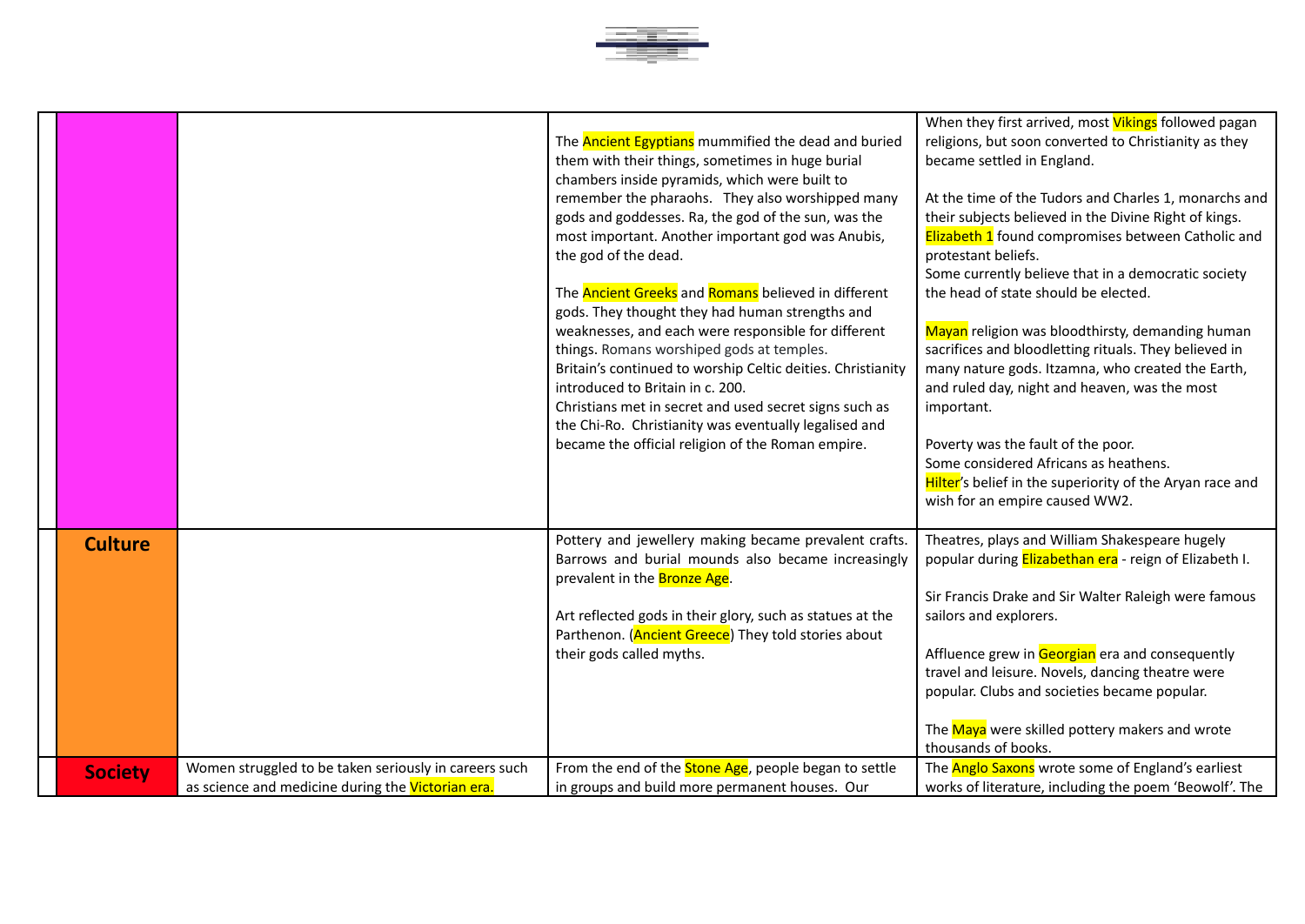

Middle class Victorian women like Florence Nightingale were not expected to work.

Many Jamaican women were slaves, black people faced discrimination. Because she was a woman, Mary Seacole could not join the London geological society. Her discoveries were not shared because Victorian people thought women were not as clever as men. As a result of the *fire of London*, a huge refugee and homelessness crisis developed. There was a national fundraising scheme set up to help them.

Women took on new roles during WW1, working on farms and munitions factories.

Transport was much slower before **Brunel's** railways. People began to take holidays at the seaside using the railways.

The **Printing press** changed the way people communicated. They found out about new ideas and discoveries and began to read books for pleasure.

The world wide web changed the way people work and spend their free time. People watch films, listen to music, watch sport and television on the internet. People can find out lots more information than they used to in the past. People now send emails rather than writing letters.

ancestors began to take on different roles in communities such as leaders, hunters and farmers.

During the **Bronze Age**, people became skilled metal workers. Trade in Bronze led to a divide between rich and poor people.

During the **Iron Age** people used their leftover grain and food to trade for land. This made some people rich and powerful. Poorer people had to work in fields.

The **Ancient Egyptians** had powerful kings called Pharaohs. They and those who were linked to religion were at the top of society. Skilled workers like architects made up the middle part of society. Those at the bottom who were poor farmed the land and some were slaves.

Ancient Greece was primarily an agricultural society. Wealthy boys only were educated. Slavery was fundamental to structure of society. Citizenship depended on wealth and influence. Women and slaves had no say. Woman were expected to stay at home and look after the family and wait on their husbands.

Romans established a number of important settlements, many of which still survive. They introduced the idea of a town as a centre of power and administration. Roman Britain was also an agricultural society. Romans built mosaics and central heating**.** Wealthier children went to primary school. Roman's socialised at town Forums and public baths. Most poor Celts lived in simple huts. The Romans kept slaves.

Saxons had a system of punishment for crimes including paying a fine if you hurt someone. Saxon Kings were aided by Thanes, who took charge of villages. Most people worked for the Thane who in return protected them from invaders. Extensive laws helped Thanes to control villages, and each had a court system.

Vikings were excellent sailors, explorers and warriors. They spoke in a language called Norse and had their own alphabet system made of symbols called runes.

At the time of the Magna Carta, society was feudal. Barons and knights were rewarded with land by kings and paid taxes.

The structure of society resulted in the formation of the House of Commons and House of Lords.

At the time of <mark>Henry 8<sup>th</sup>'</mark> reign, male heirs had superior rights to female. Women were not considered worthy leaders.

At the top of the Mayan society was the king and royal family who were believed to be closely linked to the gods. An educated elite of scribes, priests and nobles formed the ruling class.

Mayan society was formed by a number of city states each with their own ruler.

The **Mayans** were excellent mathematicians and astronomers. They used this expertise to make calendars.

The Maya people built sewer systems and some rich homes even had running water. Only the most powerful and privileged were taught

how to use the Maya writing system.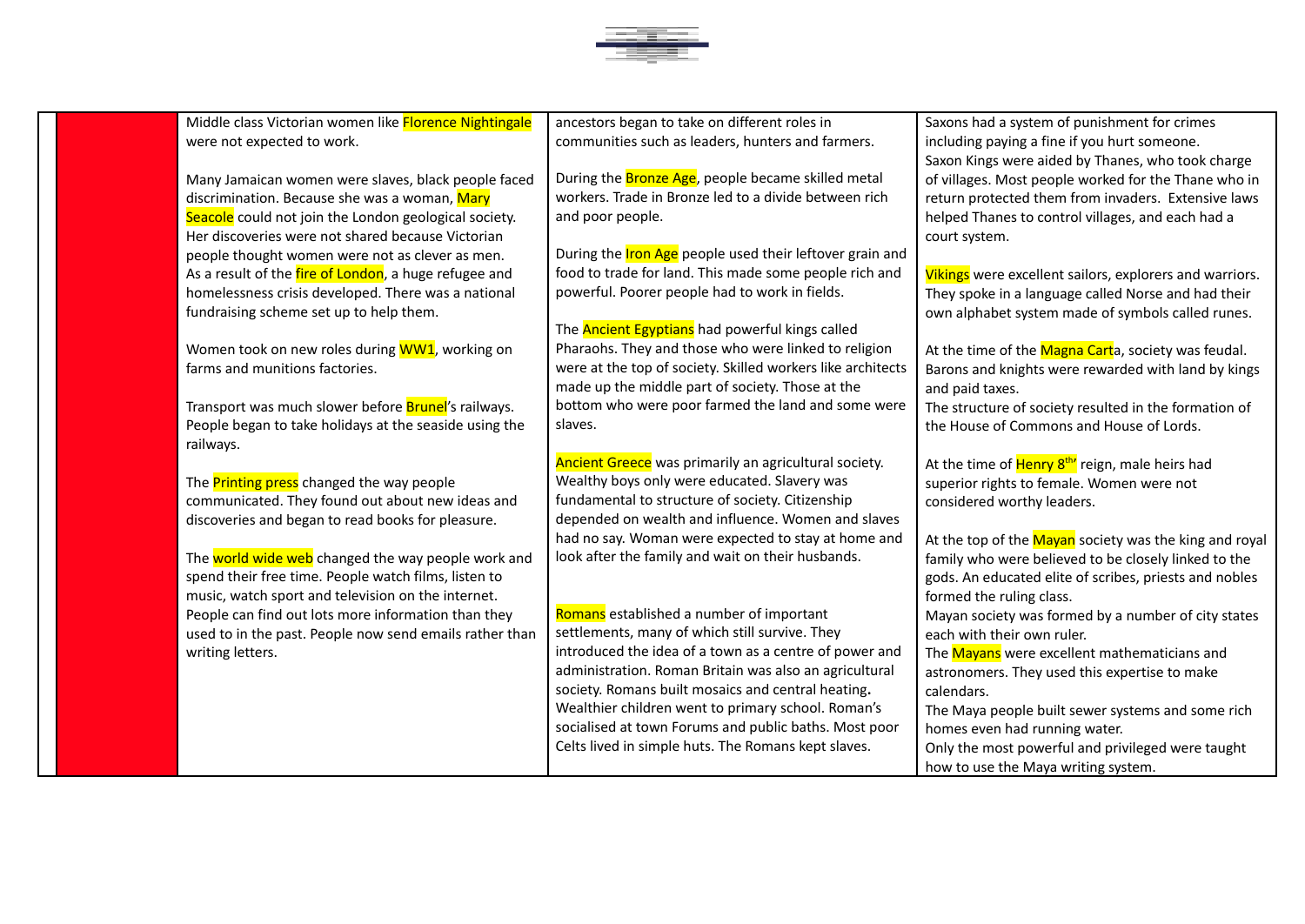

|                   |                                                                                                                                                                                                                                                                                                                                                                                                                                                                                                                                                                          | Each Mayan city had large pyramids, temples, palaces<br>and ball courts. A large population of farmers worked<br>in the land around the cities. They were skilled<br>farmers, using fertiliser, crop rotation and terracing to<br>make the most of the land.<br>Georgian period was one of extremes of wealth and<br>poverty. Traders profited from the slave trade,<br>abolished eventually. Charitable institutions set up to<br>help poor. Wealth of middle classes grew, resorts like<br>Bath popular for leisure.<br>Mass evacuation of children in WW2 highlighted social<br>issues of poverty. Every civilian was affected by war<br>for the first time. Women worked in factories and on<br>the land. Rationing for all citizens. Civilian population<br>used air raid shelters, observed blackouts. All were<br>expected to contribute to the war effort. |
|-------------------|--------------------------------------------------------------------------------------------------------------------------------------------------------------------------------------------------------------------------------------------------------------------------------------------------------------------------------------------------------------------------------------------------------------------------------------------------------------------------------------------------------------------------------------------------------------------------|--------------------------------------------------------------------------------------------------------------------------------------------------------------------------------------------------------------------------------------------------------------------------------------------------------------------------------------------------------------------------------------------------------------------------------------------------------------------------------------------------------------------------------------------------------------------------------------------------------------------------------------------------------------------------------------------------------------------------------------------------------------------------------------------------------------------------------------------------------------------|
| <b>Settlement</b> | In the <b>Neolithic age</b> , the way people lived changed a lot<br>because they began to settle into farming villages.<br>Iron age settlements were often forts on high ground<br><b>Egypt</b> began as a fertile strip of land along the river Nile.<br>Settlements grew as trade developed. The major cities<br>in the country developed as ports over time. Skilled<br>craftsmen and traders lived in the cities.<br>Towns appeared for the first time in Roman Britain,<br>although most lived in the city. Towns had forum,<br>viaducts, baths and straight roads. | When the Romans left Briton, the door was open for<br>more invaders (Scots from the North and Angles and<br>Saxons from Germany and Denmark). They were<br>farmers and soon settlements grew that gradually<br>became larger until there were seven kingdoms in<br>England.<br>The <i>Vikings</i> also began to settle finding the land more<br>suited to farming than the forests and mountainous<br>regions of their homes (Scandinavia - Norway,<br>Sweden and Denmark)<br>The industrial revolution led people to move from the<br>country to towns and cities.                                                                                                                                                                                                                                                                                                |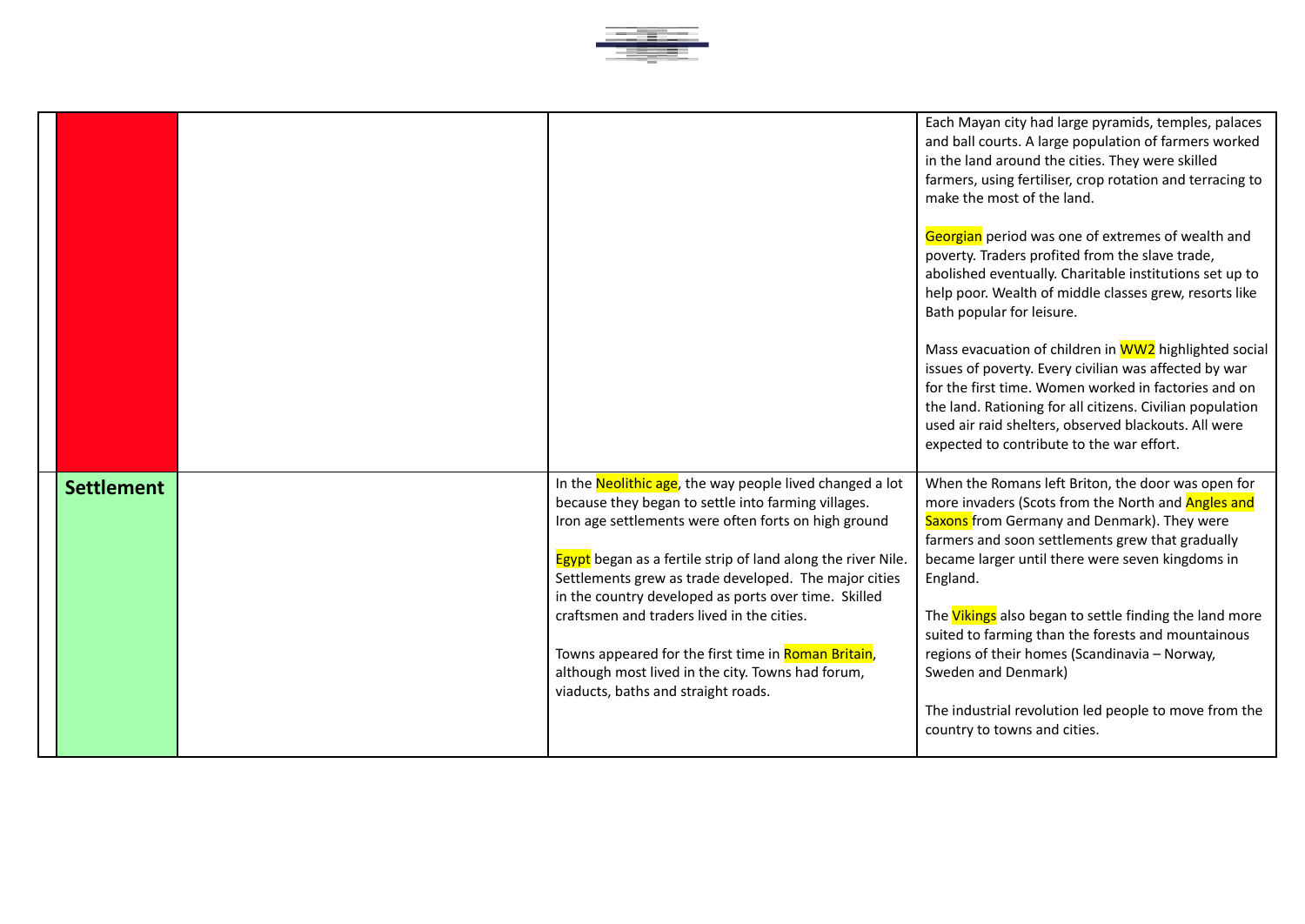

| <b>Evidence</b>  | Mary Anning found evidence that dinosaurs existed in                                                           | The nature of the evidence for prehistory is essentially                                                   | Place names provide lasting evidence of Saxon                  |
|------------------|----------------------------------------------------------------------------------------------------------------|------------------------------------------------------------------------------------------------------------|----------------------------------------------------------------|
| and              | the form of fossils, which are the remains of animals                                                          | material, rather than written.                                                                             | settlement.                                                    |
|                  | squashed inside rocks. There were no photos from the                                                           |                                                                                                            | Bede, a monk in a Northumbrian monastery who                   |
| <b>Artefacts</b> | time, so that was her proof.                                                                                   | The village of Skara Brae has provided artefacts which                                                     | wrote a history of the English church and people. It is        |
|                  |                                                                                                                | tell us about Stone Age life.                                                                              | called the 'Anglo-Saxon Chronicle' It tells us about           |
|                  | Objects such as toys tell us about the past and are used                                                       |                                                                                                            | Viking raids on monasteries.                                   |
|                  | by historians. Sometimes we see old objects in a                                                               | The Amesbury Archer was a <b>Bronze Age</b> man who was                                                    |                                                                |
|                  | museum, where we find out about the past.                                                                      | buried with over 100 objects. The sites of large hillforts,                                                | Sutton-Hoo is a traditional ship burial site, where a          |
|                  |                                                                                                                | like Maiden Castle in Dorset show us how hillforts were                                                    | great king was buried. It was found to contain                 |
|                  | Eyewitness written accounts tell us about the Great Fire                                                       | settled.                                                                                                   | weapons, gold, jewellery and one of the most famous            |
|                  | of London (Samuel Pepys' Diary). Artists who were also                                                         |                                                                                                            | artefacts from the time, the Sutton-Hoo helmet.                |
|                  | around at the time painted pictures of the fire as they<br>remembered it. Monument built on the site where the | Hieroglyphics help us understand how people lived in                                                       | Evidence of <i>Viking</i> settlements in York (Yorvik) tell us |
|                  | Great Fire first started.                                                                                      | Ancient Egypt and their beliefs. The Rosetta Stone<br>helped us to understand them. Tombs such as the tomb | about Viking life.                                             |
|                  |                                                                                                                | of Tutankhamun contain evidence about beliefs and                                                          |                                                                |
|                  | Some of the events of World War 1 are recorded on                                                              | culture. Objects from daily life that tell us how they                                                     | Novels from the Georgian era, written records,                 |
|                  | film. Many diaries, photographs and letters remain from                                                        | lived - jewellery, pottery, furniture and tools. Pyramids                                                  | Hogarth illustrations.                                         |
|                  | the time. Lots of books have been written about the                                                            | - built without modern machines.                                                                           |                                                                |
|                  | war by people who were not there. They are based on                                                            |                                                                                                            | Government propaganda from WW2, letters, diaries,              |
|                  | fact, but we call them secondary sources. Propaganda                                                           | Ancient Greek buildings and artefacts provide lots of                                                      | films and radio clips. Conflicting accounts of the             |
|                  | posters show us attitudes to the war.                                                                          | first-hand (primary) evidence to help us to understand                                                     | impact of evacuation.                                          |
|                  |                                                                                                                | the past. Buildings like the Parthenon, a temple to the                                                    | Anne Frank's diary.                                            |
|                  | First-hand (primary) written sources tell us about                                                             | goddess Athena in Athens, for example, help historians                                                     |                                                                |
|                  | Nightingale, Seacole and Brunel. Photographs and                                                               | to understand society in Ancient Greece. Artefacts like                                                    | Portraits of Elizabeth I.                                      |
|                  | portraits show us what they look like.                                                                         | pots, jewellery, carvings and sculpture tell us about                                                      |                                                                |
|                  |                                                                                                                | Greek daily life. Spectacular amphitheatres and myths                                                      | Cities like Chichen Itza in Mexico is a Mayan with             |
|                  | We have artefacts from the Victorian era, like school                                                          | and legends tell us about the significant role of theatre                                                  | temples and a ball court. Maya books called codices            |
|                  | slates, school buildings, machines, diaries, maps and                                                          | and storytelling in Greek life.                                                                            | with a language of symbols, tell us a lot about Mayan          |
|                  | photographs and letters which tell us about life at the                                                        |                                                                                                            | life.                                                          |
|                  | time. Evidence of Brunel's achievements remains in                                                             | The remains of the towns of Pompeii and Herculaneum                                                        |                                                                |
|                  | buildings and structures in our area.                                                                          | and the Colosseum in Rome are primary sources of                                                           |                                                                |
|                  |                                                                                                                | evidence as they were built at the time. There are                                                         |                                                                |
|                  |                                                                                                                | written accounts of the eruption of Vesuvius at Pompeii                                                    |                                                                |
|                  |                                                                                                                | and of Boudicca's rebellion. There are many sites of                                                       |                                                                |
|                  |                                                                                                                | Roman remains in Britain, The Roman Baths and the                                                          |                                                                |
|                  |                                                                                                                | Roman houses at Chedworth. Sections of Hadrian's wall                                                      |                                                                |